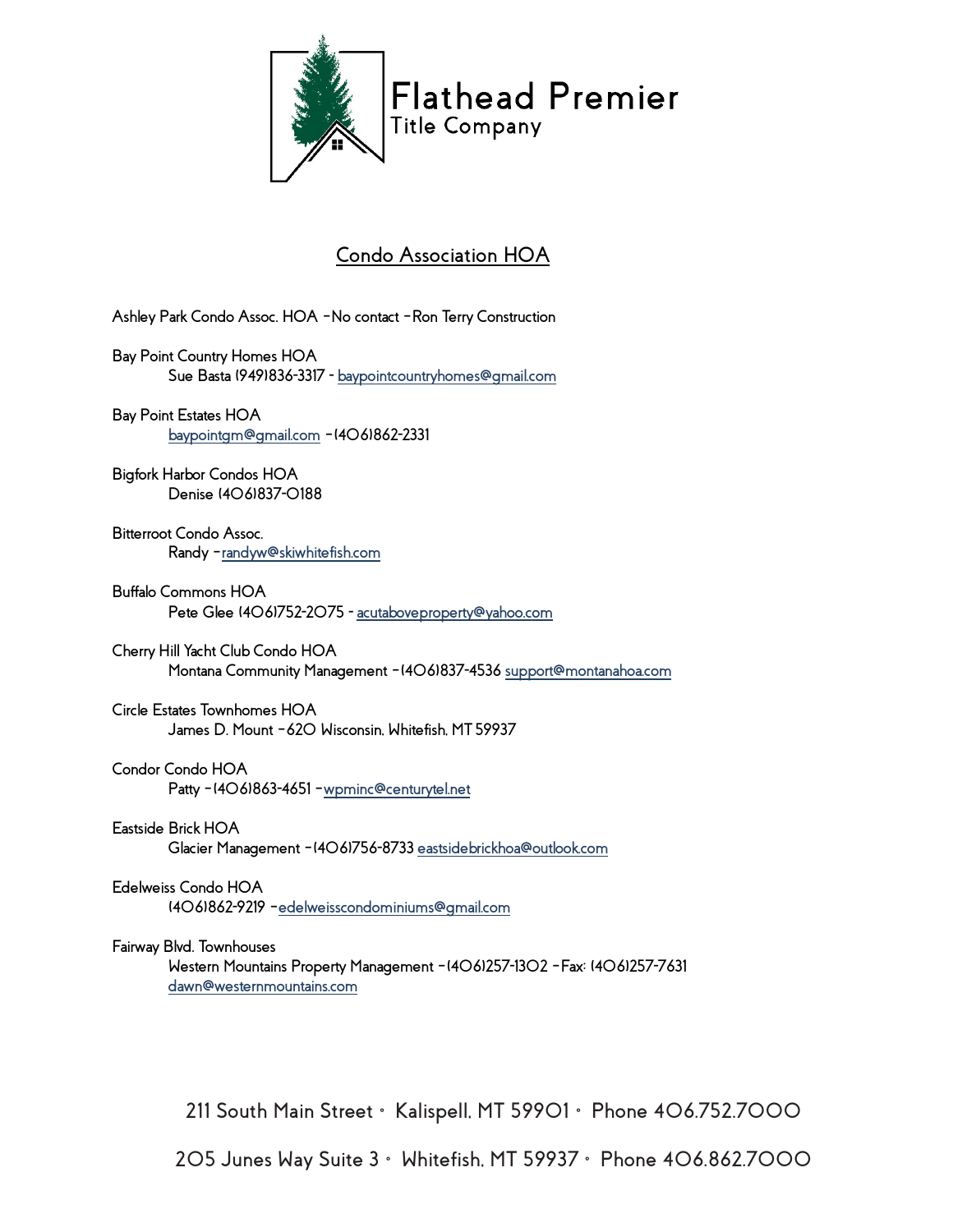

**Falcon Place Condos Western Mountains (406)257-130[2 dawn@westernmountains.com](mailto:dawn@westernmountains.com)** 

**Falcon View Condos Addie Brown –(406)862-5566 [–ambrown@centurytel.com](mailto:ambrown@centurytel.com)**

**Forest Ridge Condo HOA [Carol.buchanan@me.com](mailto:Carol.buchanan@me.com) –(406)862-2826**

Gateway Orchard Villas HOA **Mary Ernsperger –Prestigerem@gmail.com**

**Glacier Air Hangar Condo, Baker Building David Hunt –(406)862-2029**

**Glacier Air Hangar Condo, Charlie Building Richard Kramer –(406)862-8916**

**Golden Eagle Townhouse Owner's Association Montana Community Management [–support@montanahoa.com](mailto:support@montanahoa.com) 837-4536** 

**Grandview Townhouses HOA Ruth Broeder –206 Columba Lane, Kalispell, MT 59901**

**Grouse Mountain Condo Association Betty Luderman –(406)862-3541**

**Grouse Mountain Villas HOA Tim Gratton –(406)862-6251 [–grattan@bresnan.net](mailto:grattan@bresnan.net)**

**Iron Horse Cabin Condos** *Mindy Gutierrez – (406)863-3042 – [mgutierrez@ironhorsemt.com](mailto:mgutierrez@ironhorsemt.com)*

**Kristianna Condo HOA Angela Cowan –(406)862-1946**

**Lakeview Villas HOA Montana Community Management [–support@montanahoa.com](mailto:support@montanahoa.com) 837-4536**

**Lakeview Park Villas HOA Montana Community Management [–support@montanahoa.com](mailto:support@montanahoa.com) 837-4536**

**Lodge at Whitefish Lake**

**211 South Main Street • Kalispell, MT 59901 • Phone 406.752.7000**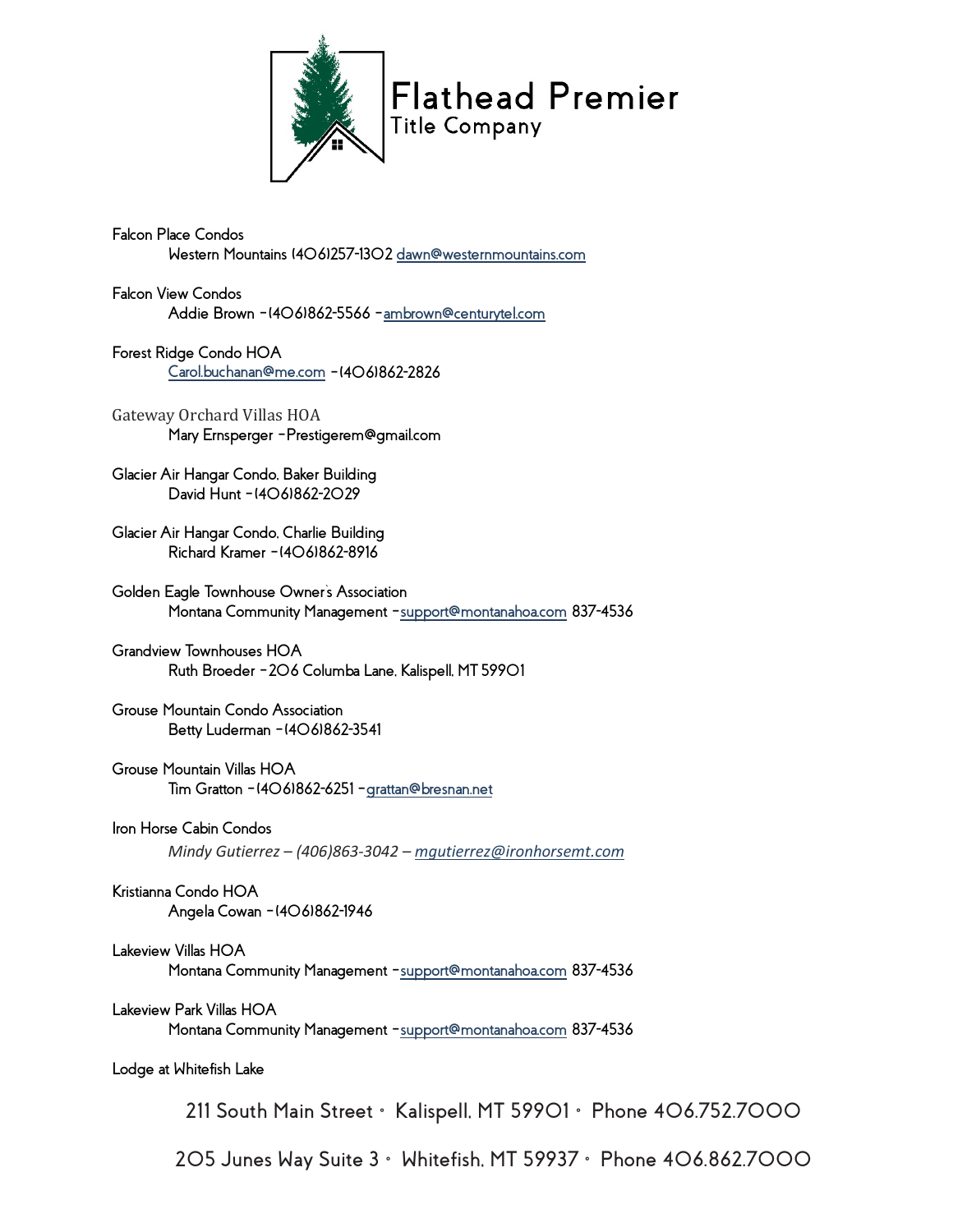

**Scott Ringer [–scott@lodgeatwhitefishlake.com](mailto:scott@lodgeatwhitefishlake.com) (406)871-0393**

**Lotus Condo Association HOA Angela Cowan –(406)862-1946** 

**Meadows at Four Mile Drive Condo HOA Western Mountains Property Management –(406)257-130[2 dawn@westernmountains.com](mailto:dawn@westernmountains.com)**

**Monterra at Whitefish Condo HOA (406)862-8110 [–karley@themonterra.com](mailto:karley@themonterra.com)**

**Morning Eagle Condo HOA Western Mountains Property Management-(406)257-130[2 dawn@westernmountains.com](mailto:dawn@westernmountains.com)**

**Mountain Harbor Condo HOA Patti –(406)862-9820**

**Mountainview Condo HOA Karen Cromwell –(406)858-2422 [–info@hoamanagers.com](mailto:info@hoamanagers.com)**

**Oddfellow Condominiums HOA Lani Johnson –440 E. Third St, Whitefish, MT 59937**

**Park Manor Condo HOA Susie Moore –(406)261-7449 [–susie@nprmt.com](mailto:susie@nprmt.com)**

**Pheasant Run Condo HOA Pamela –(406)863-3116**

**Riverbend Condo HOA Patricia Zanto [–pat.zanto@gmail.com](mailto:pat.zanto@gmail.com)**

**Riverwalk Condo HOA Western Mountain Property Management-(406)257-130[2 dawn@westernmountains.com](mailto:dawn@westernmountains.com)**

**Royal Reserve Condo HOA 115 Garden Dr, Unit D, Kalispell, MT –(406)752-2460 –Ken Halverson**

**Southgate Villa Condo Association Nekcoe Yungling –(406)755-3655 –NUMBER DISCONNECTED**

**Southside Townhouse Association**

**211 South Main Street • Kalispell, MT 59901 • Phone 406.752.7000**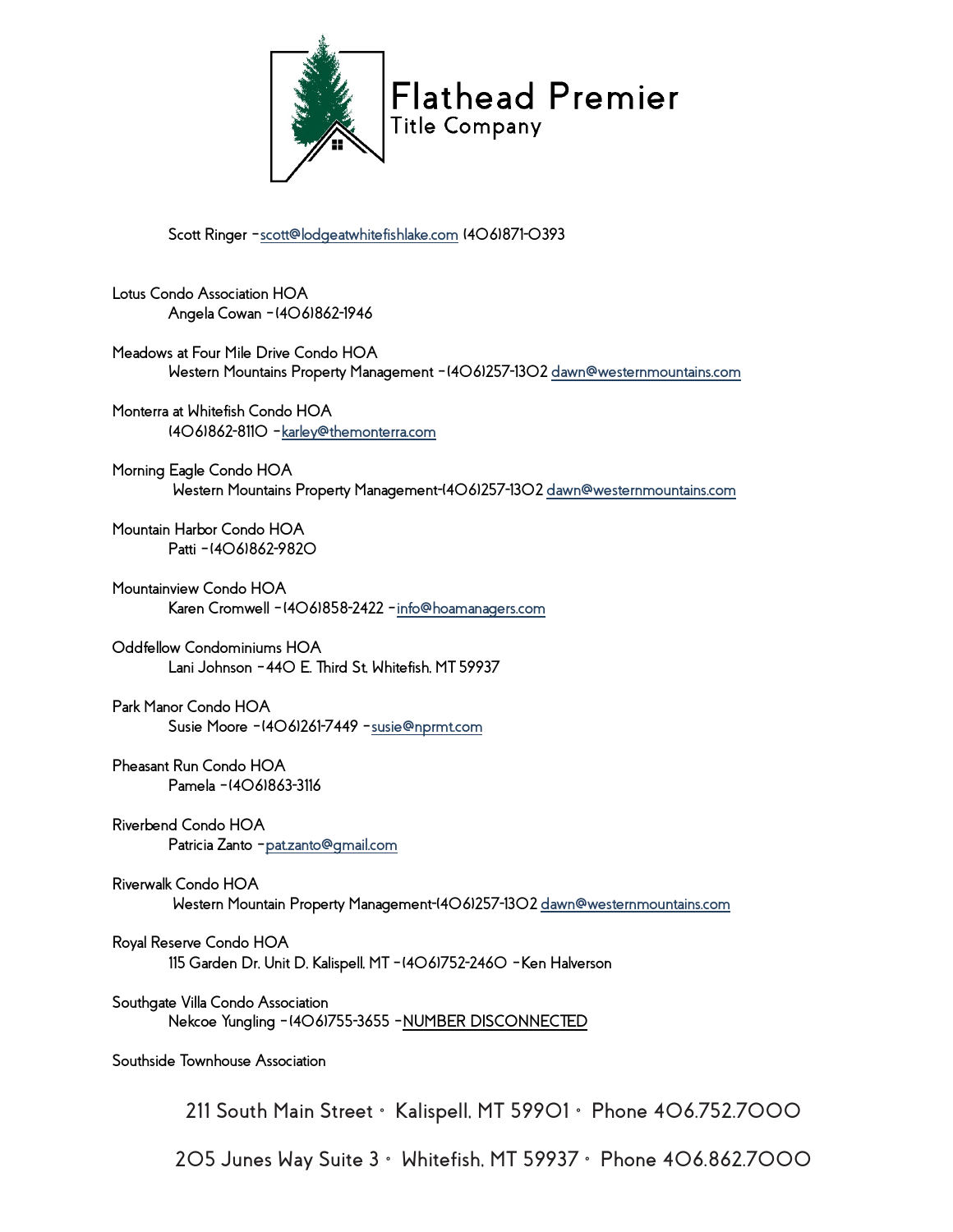

**Rhonda Castner –Fax: (406)758-4322**

**Spokane Club Condo Owner's Association Mark MacDonald –Fax: (406)883-4194**

**Stratford Village HOA Karen Cromwell –(406)858-2422 [–info@hoamanagers.com](mailto:info@hoamanagers.com)**

**Sylvan Springs Condo HOA Lynn Viennenue –(406)587-3661**

**Terraces At Somers Bay Montana Community Management –(406)837-4536 [–support@montanahoa.com](mailto:support@montanahoa.com)**

**Villages at 7th Ave HOA Karen Cromwell –(406)858-2422 - info@hoamanagers.com**

**Wildwood Condo HOA Katie Chamberlin [–katesbiz777@gmail.com](mailto:katesbiz777@gmail.com)**

**Wisconsin Ave Condo HOA Myrna –Fax: (406)862-6655**

**Yellowtail Condo HOA Phone: (406)862-3595 –Fax: (406)862-6664** 

**211 South Main Street • Kalispell, MT 59901 • Phone 406.752.7000**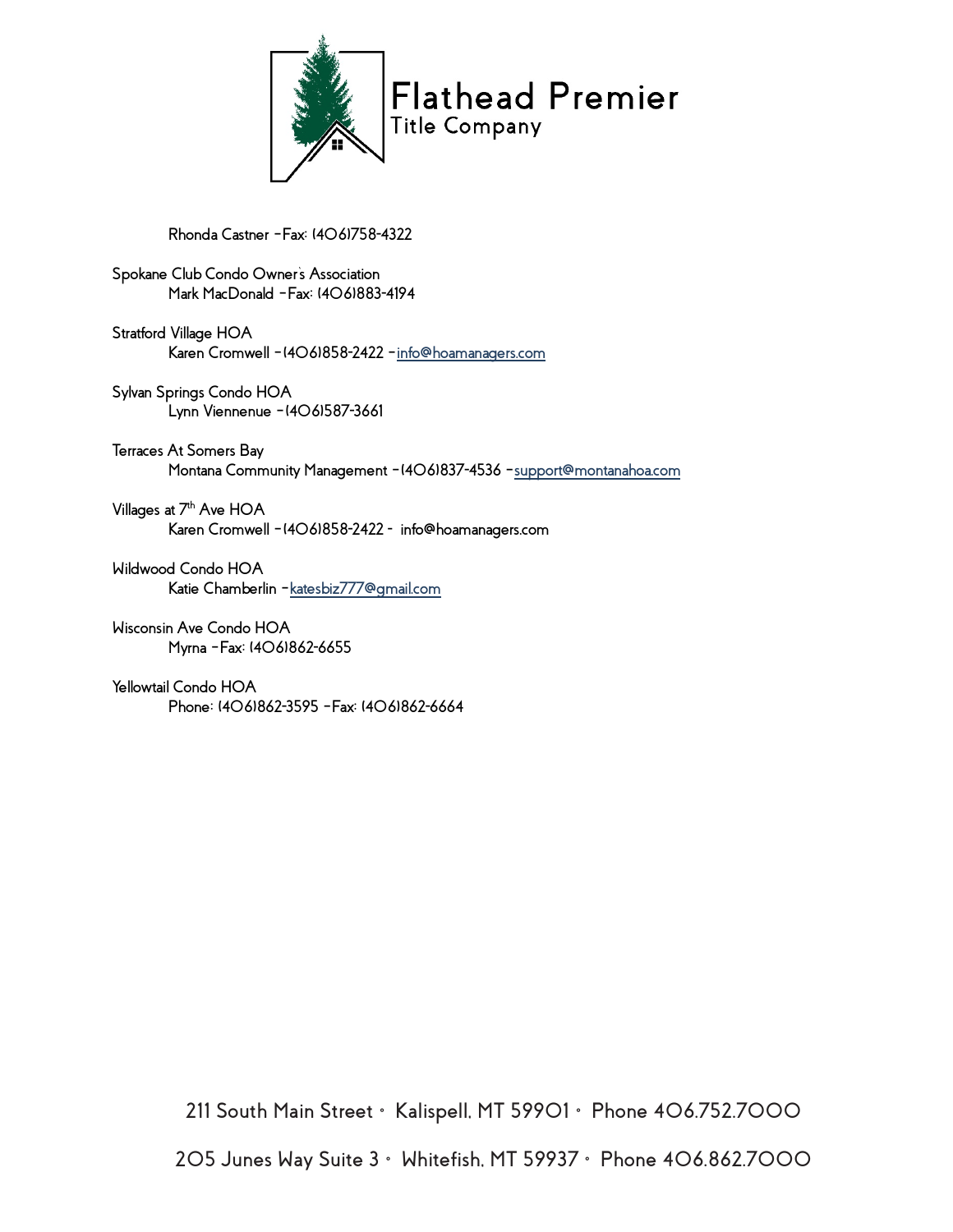

# **HOA**

# **AHL ESTATES**

Nicole Faeh 1275 Victory Ln. Kalispell MT 59901 719-510-1059 [nfaeh@hotmail.com](mailto:nfaeh@hotmail.com)

### **Ashley Hill HOA**

Linda 406-471-1602 Better contact Pete Glee 406-871-0488 70 W Ashley Hills Drive Kalispell MT 59901 [acutaboveproperty@yahoo.com](mailto:acutaboveproperty@yahoo.com)

**Aspen Creek HOA Chris Phipps [chris@villageprop.com](mailto:chris@villageprop.com) 415-227-2249 150 per year as of 8-19** 

**Aspen Knoll HOA Bob Albert 253-8701 [gscwest@gmail.com](mailto:gscwest@gmail.com)**

**Bear Mountain Subdivision Henry Lewer [hlewerjr@gmail.com](mailto:hlewerjr@gmail.com) 406-890-1487**

**Cedar Pointe HOA** Roger Elliott [Rogerelliott80@gmail.com](mailto:Rogerelliott80@gmail.com)

**211 South Main Street • Kalispell, MT 59901 • Phone 406.752.7000**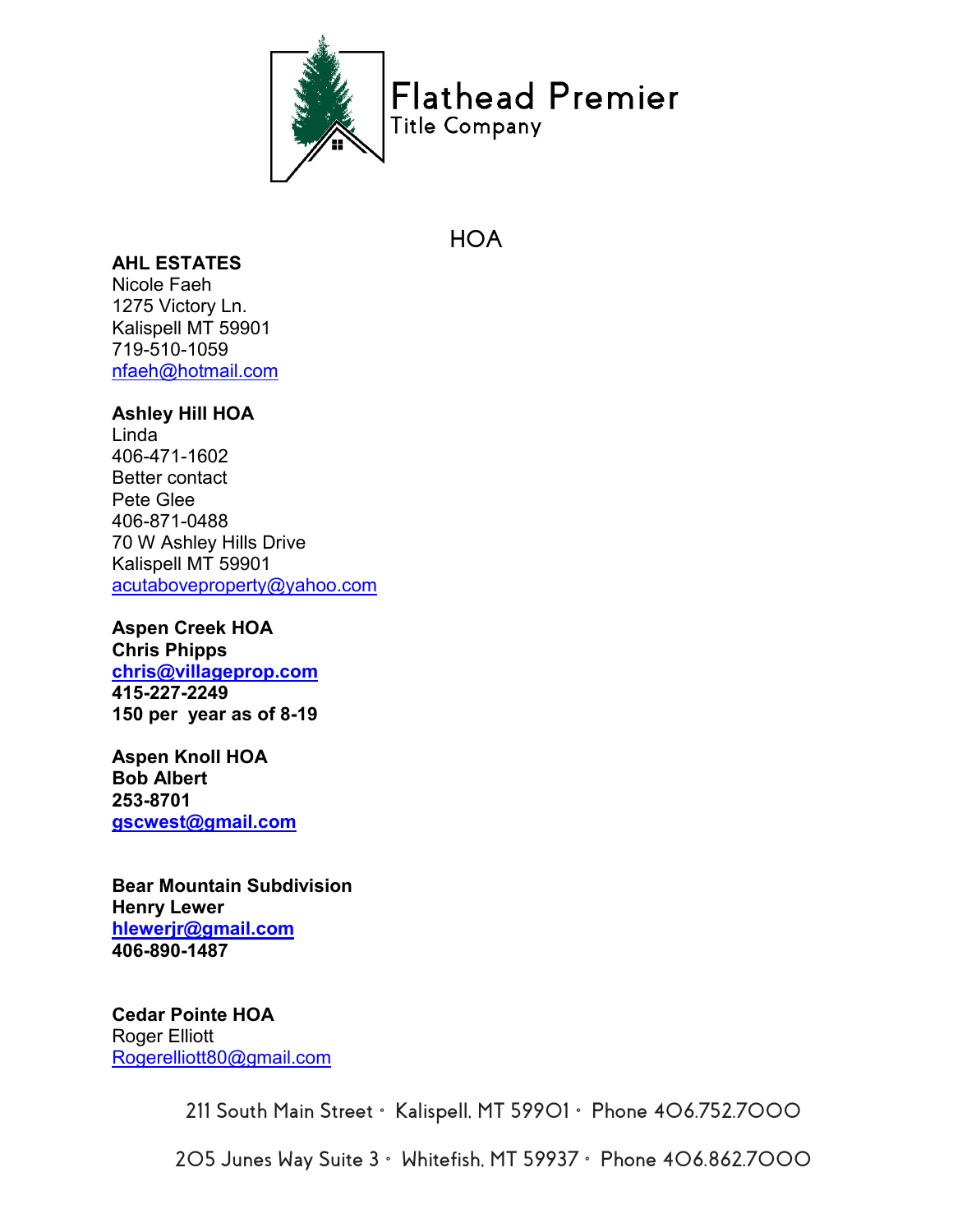

406-261-6362 1832 Riverwood Drive Columbia Falls MT 59912 [Montanafalls9@gmail.com?](mailto:Montanafalls9@gmail.com)

## **Cabin Creek Landing Association Inc**

166 Wright Way Marion MT 59925 406-854-9399 Dues are 850 per year split 425/425 Fiscal year July 1-June 30

#### **Chautauqua Terrace HOA**

Terry Myhre **[cthoamembers@gmail.com](mailto:cthoamembers@gmail.com)**

#### **Chief Cliff Estates HOA**

PO Box 241 Elmo MT 406-849-5665 or 406-210-7970 Earl Holland deholland@centurytel.net

## **Coon Hollow Road Association**

Glenn Struble 973-632-2759 PO Box 531 Kila MT 59920

#### **East Valley Estates #2 –see water ass. below**

HOA Raegan Roscoe [admin@daveheine.com](mailto:admin@daveheine.com) 406-393-2380 240 First Ave West Kalispell MT 59901 400\$ per year Feb-Feb

#### **East Valley Estates Public Water association**

Tina Malkuch 406-257-6202 253-5301 [tinam@carvereng.com](mailto:tinam@carvereng.com) **1500 Airport Road Kalispell MT 59901**

**211 South Main Street • Kalispell, MT 59901 • Phone 406.752.7000**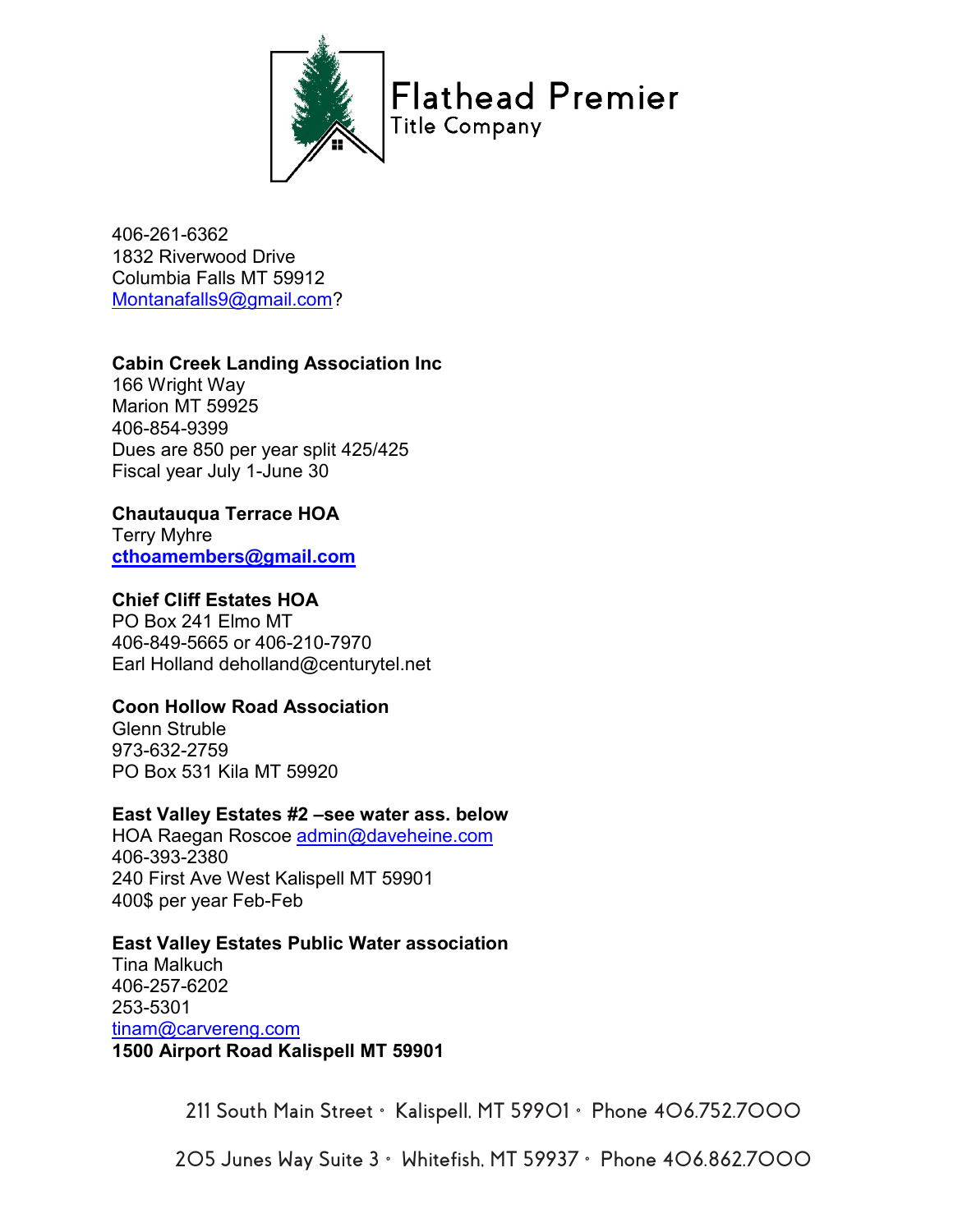

**Empire Estate Phase 1-4 (5 has different contact) Karen Cromwell [info@hoamanagers.com](mailto:info@hoamanagers.com)** HOA Managers, LLC 340 McGregor Lane Marion MT 59925

**Empire Estate PHASE 5 Laurie Peiffer [Lpeiffer12@gmail.com](mailto:Lpeiffer12@gmail.com) 406-249-8559**

**Evergreen Water District 406-257-5861 [Ol.robcollier@gmail.com](mailto:Ol.robcollier@gmail.com) 130 Nicholson Drive Kalispell MT 59901**

**Fairway Boulevard Western Mountains Property Manage droberts@westernmountains.com**

**FIELDSTONE SUB** Theresa Ely [fswaterua@gmail.com](mailto:fswaterua@gmail.com) 406-752-2193

**Goose Meadows HOA** Montana Community Management [hoademandletters@montanahoa.com](mailto:hoademandletters@montanahoa.com) 837-4536 New contact-no longer MT Community July 1<sup>st</sup> calendar year

**211 South Main Street • Kalispell, MT 59901 • Phone 406.752.7000**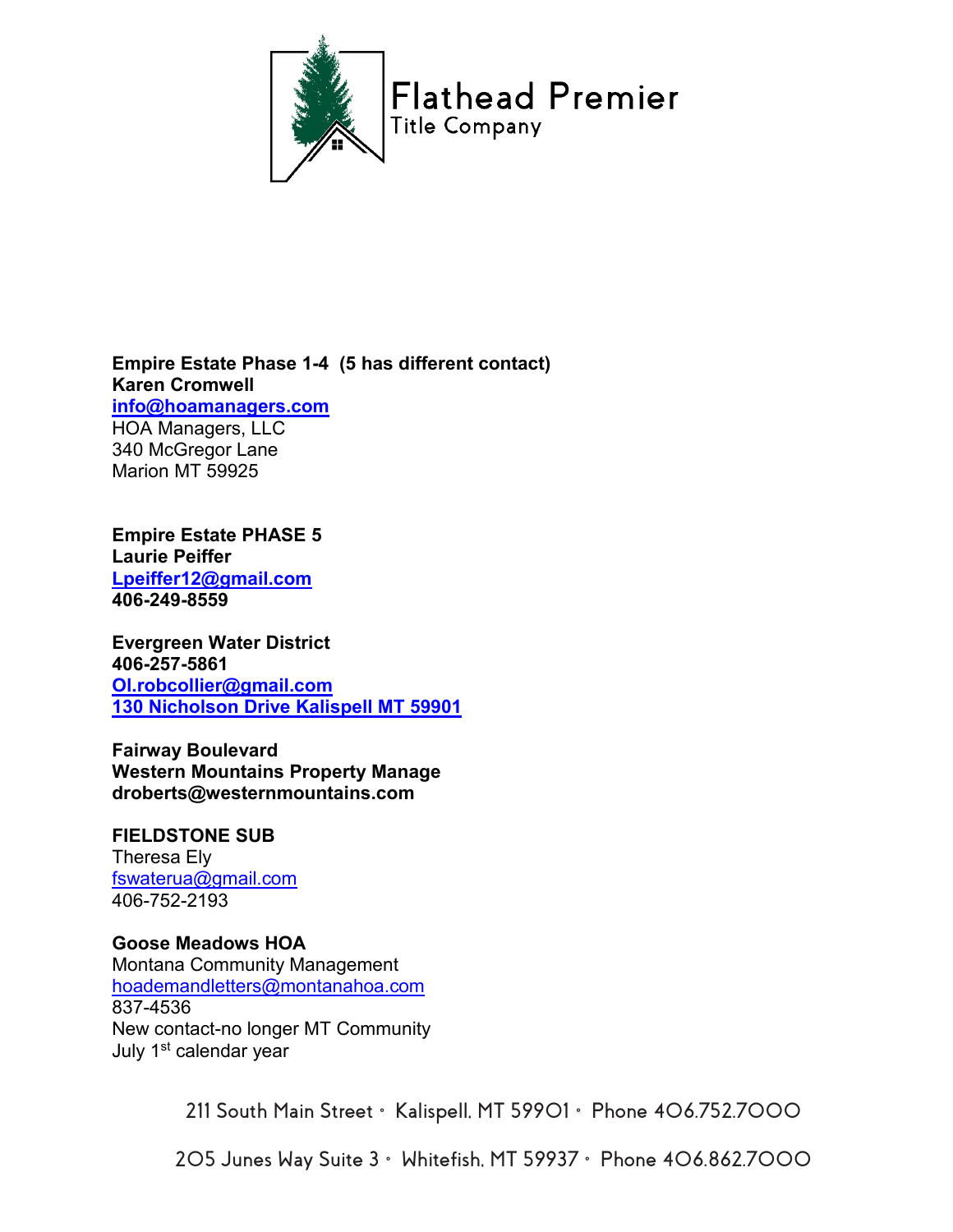

[montanamckoy@yahoo.com](mailto:montanamckoy@yahoo.com) Chelsea Mckoy 406-253-8331

**Happy Valley Water 406-730-1031 - Annette 229-A Butterfly Lane FCWD #8 (known as Flathead County water discrict no 8) Whitefish MT 59937**

**Homestead Homesites HOA** Lon Trogsted 406-261-4007 [lon@lhcmt.com](mailto:lon@lhcmt.com) 150.00 per half year 300 total

**Juniper Bend HOA [dawn@westernmountains.com](mailto:dawn@westernmountains.com) 406-257-1302**

**Kal Con West Condo** Diane 406-670-6711 [Kalconwesthoaboard@gmail.com](mailto:Kalconwesthoaboard@gmail.com)

**Lone Pine Trails** Aaron [lonepinetrailshoa@gmail.com](mailto:lonepinetrailshoa@gmail.com) and [lonepinetrailshoa@yahoo.com](mailto:lonepinetrailshoa@yahoo.com) treasurer is Elisha Balanger PO box 1122 Kalispell MT 59904

**Meadows at 4 Mile Condo's** Western properties management [danae@westernmountain.com](mailto:danae@westernmountain.com) 406-257-1302

**211 South Main Street • Kalispell, MT 59901 • Phone 406.752.7000**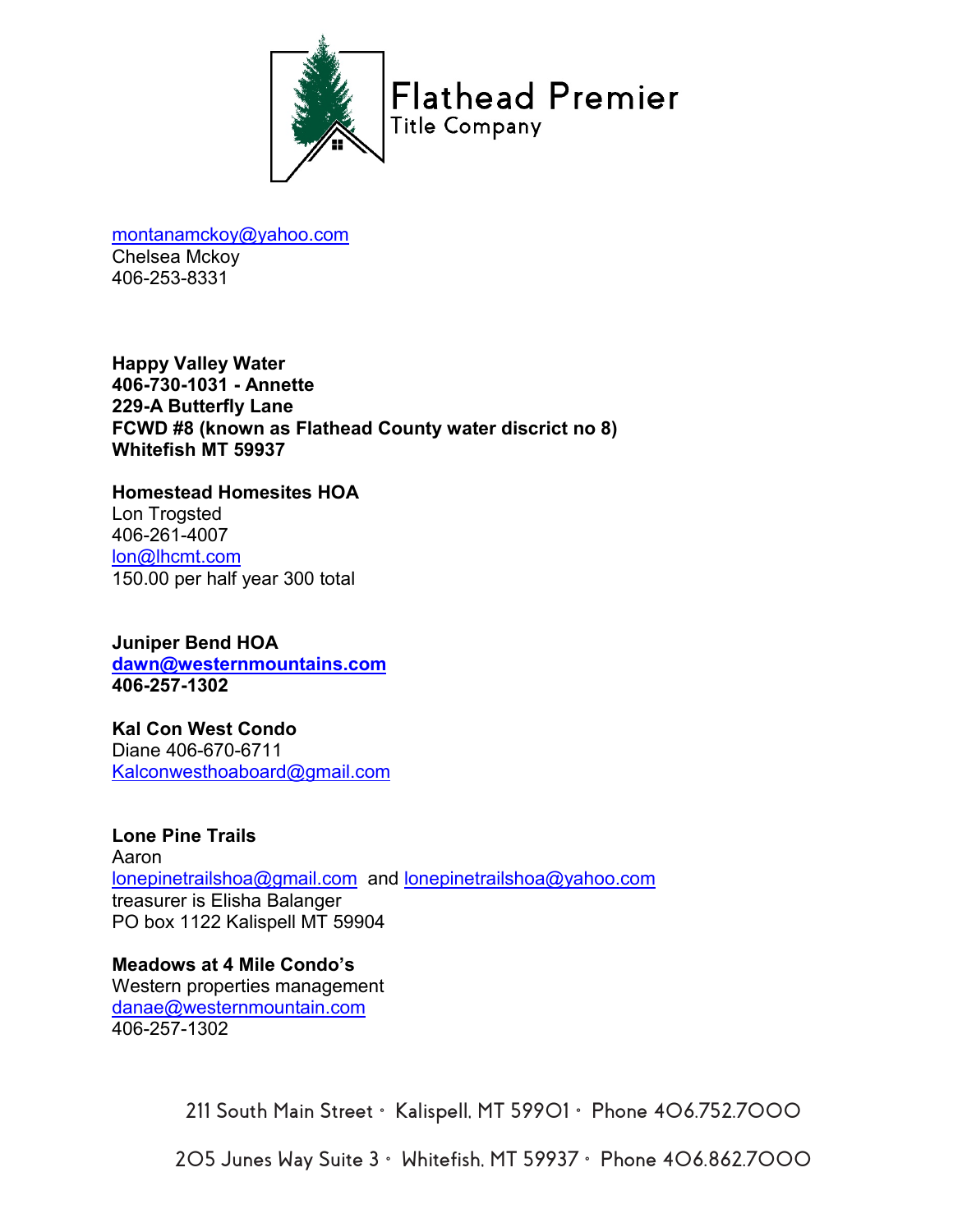

**Montana Community Management HOA Company** [hoademandletters@montanahoa.com](mailto:hoademandletters@montanahoa.com) 837-4536

# **QUAIL RIDGE SUB**

MT Community Management [hoademandletters@montanahoa.com](mailto:hoademandletters@montanahoa.com)

# **River Terrace Estates HOA**

Darrin Gress [www.riverterraceestates.com](http://www.riverterraceestates.com/) [Darrin.gress@weyerhaeuser.com](mailto:Darrin.gress@weyerhaeuser.com) 460-212-7124 PO Box 800 Columbia Falls MT 59912

# **RoseWood Acres HOA**

[Rosewoodacreshoa@gmail.com](mailto:Rosewoodacreshoa@gmail.com)

## **Scenic View Subdivision**

# **Sky Ranch Tracts**

Dave Hudak 406-257-2677 [dave@hudak.com](mailto:dave@hudak.com) and Susan Jasmann 406-407-1169, susanjasmann@gmail.com

## **Spring Creek Estates HOA** [springcreekestateshoa@gmail.com](mailto:springcreekestateshoa@gmail.com)

## **Spring Creek Homesites - 2 Separate water and road**

Water ass – Wind of the West 20\$ monthly

**211 South Main Street • Kalispell, MT 59901 • Phone 406.752.7000**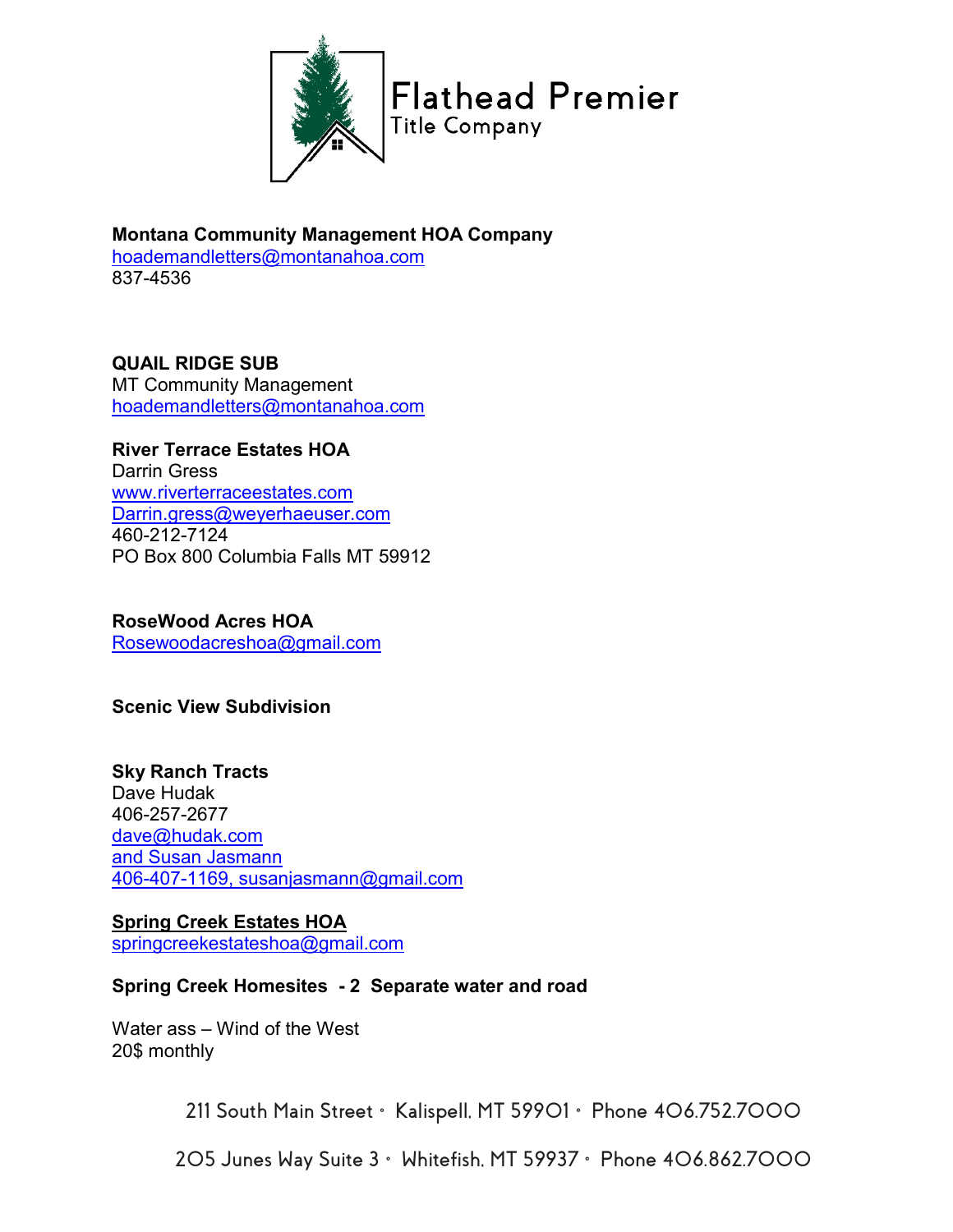

Josh Block 406-261-0213

Road Fund is Pam Long Winds of The West (this road ass is plural, water ass is not) 406-250-0006 Work number at Valley bank for Pam is 406-752-7189 44 Springcreek Court Kalispell MT 59901

## **WAKEWOOD ACRES HOA**

Cheryl Ipson Treasurer 406-261-6441 [Cipson1872@att.net](mailto:Cipson1872@att.net)

Or Kathy Mansfield kmansfield@purewestmt.com

**Wettington Water District and HOA Two separate entities. Must contact both.**

HOA (may not be collecting yet) Marie @ HOA 406-261-2200 [flatheadvalleyconstruction@gmail.com](mailto:flatheadvalleyconstruction@gmail.com)

## **Wettington Water District**

Peggy Turner 406-755-5444 3300 US Hwy 2 W Kalispell MT 59901

**Woods Bay HOA Peggy Ellingson-account manager 406-697-1744 [woodsbayhoa@gmail.com](mailto:woodsbayhoa@gmail.com)**

**Woods Bay Water**  406-420-2072 Box 685 Bigfork MT 59911 [wbwater@bresnan.net](mailto:wbwater@bresnan.net)

**211 South Main Street • Kalispell, MT 59901 • Phone 406.752.7000**